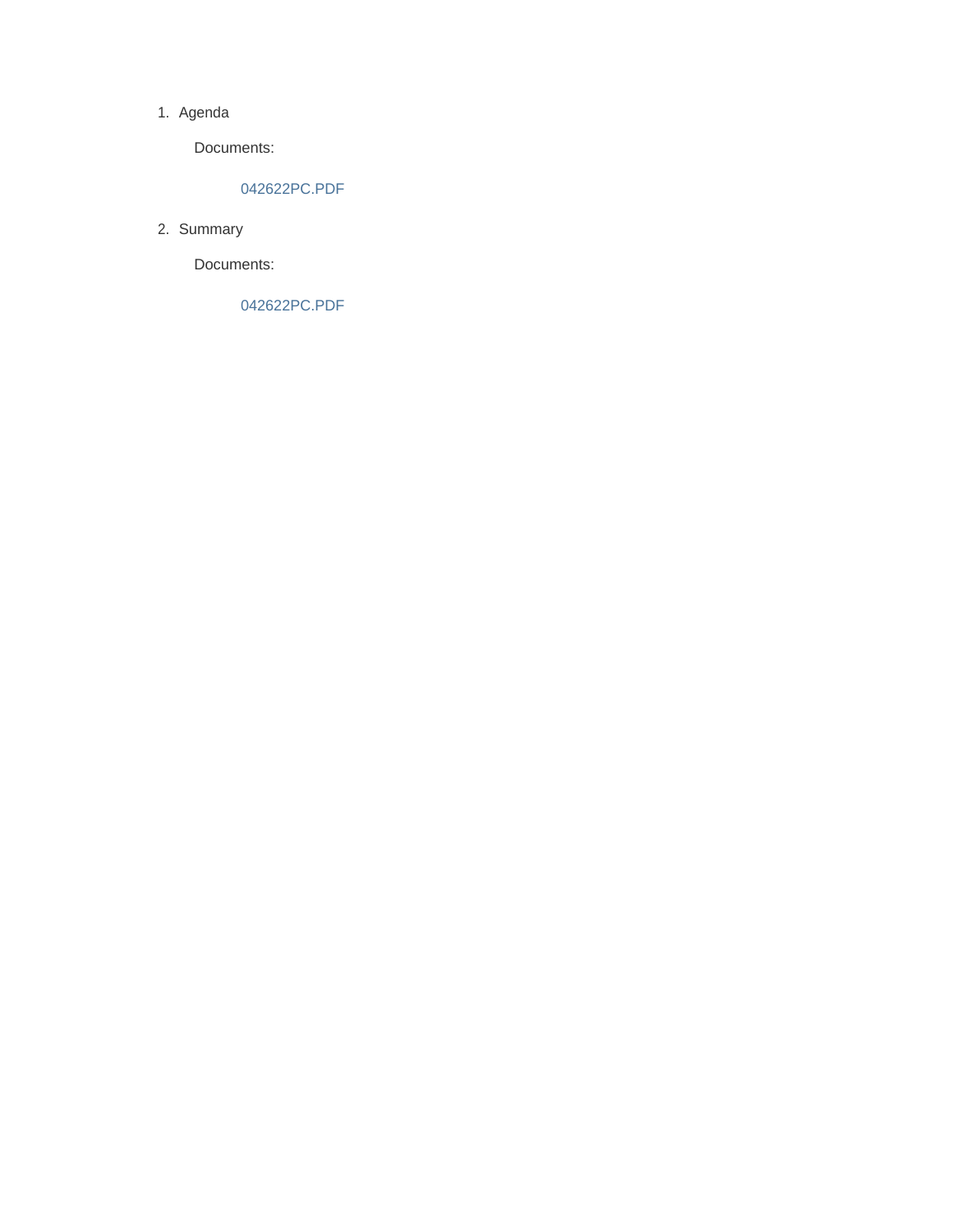

## **City of Marietta**

205 Lawrence Street Post Office Box 609 Marietta, Georgia 30061

# **Meeting Agenda**

## **PERSONNEL/INSURANCE COMMITTEE**

| <b>Cheryl Richardson, Chairman</b><br><b>Grif Chalfant, Vice Chair</b><br><b>Johnny Walker</b> |                        |
|------------------------------------------------------------------------------------------------|------------------------|
| Tuesday, April 26, 2022                                                                        | <b>Council Chamber</b> |

#### *Immediately Following Finance and Investment Committee*

### **CALL TO ORDER:**

#### **MINUTES:**

**20220357 Regular Meeting - March 29, 2022**

Review and approval of the March 29, 2022 meeting minutes.

#### **BUSINESS:**

| <b>Historic Board of Review Appointment At-Large</b>                                                                                                                                                                         |  |
|------------------------------------------------------------------------------------------------------------------------------------------------------------------------------------------------------------------------------|--|
| Consideration of an appointment to the Marietta Historic Board of Review for the City<br>Council At-Large Appointment for a two-year term to fill the expiring term of Johnny<br>Walker, which expires May 13, 2022.         |  |
| <b>Construction Board of Adjustment and Appeals</b>                                                                                                                                                                          |  |
| Appointment of Steve Arrants (Ward 2), Gordon Brans (Ward 3), Chris Poston (Ward 4),<br>Cristina Stallworth (Ward 5) to the Construction Board of Adjustment and Appeals for five<br>(5) year terms expiring April 14, 2027. |  |
|                                                                                                                                                                                                                              |  |

### **ADJOURNMENT:**